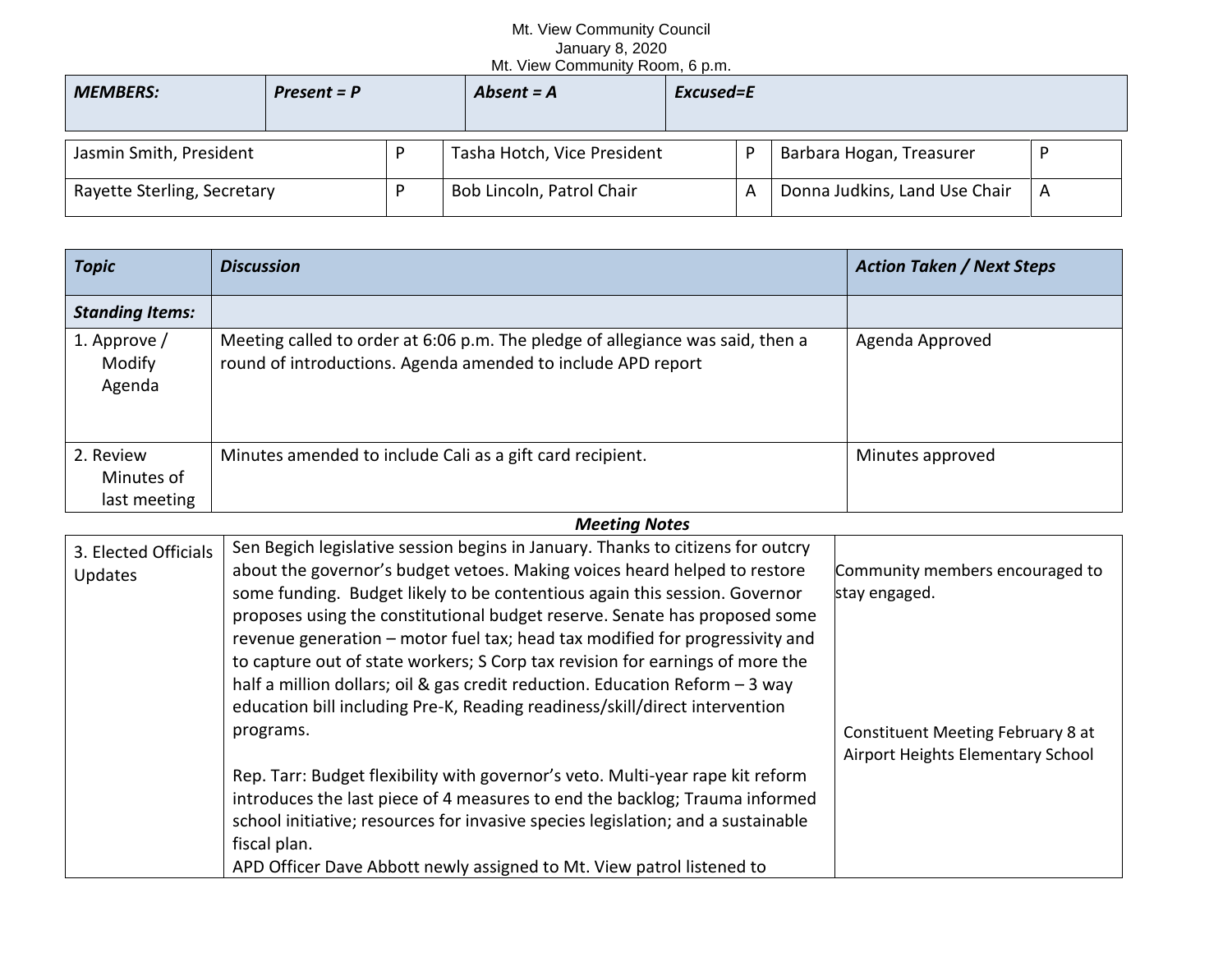## Mt. View Community Council January 8, 2020 Mt. View Community Room, 6 p.m.

|                                         | IVIt. View Community Room, 6 p.m.                                                                                                                                                                                                                                                                                                                                                                                                                                                     |                                                                                                                                                                        |
|-----------------------------------------|---------------------------------------------------------------------------------------------------------------------------------------------------------------------------------------------------------------------------------------------------------------------------------------------------------------------------------------------------------------------------------------------------------------------------------------------------------------------------------------|------------------------------------------------------------------------------------------------------------------------------------------------------------------------|
|                                         | neighborhood concerns about traffic. Officers assigned more regularly.<br>Neighbors expressed concern about activities at Mizel Park, and the response<br>time.                                                                                                                                                                                                                                                                                                                       |                                                                                                                                                                        |
|                                         | Margo Bellamy: Anchorage School Board: Phase 1 of the Strategic Plan<br>complete. Check ASD website Hot Topic for updates and information. Expect<br>the Best report card released, 6-year plan for facilities was passed. Bond<br>request \$82 million went to the Assembly; FEMA funds are not guaranteed.<br>ASD facing a \$20 million budget deficit. ASD facility named after Bettye Davis.                                                                                      |                                                                                                                                                                        |
| 4. Committee<br>Reports                 | Education - No Report<br>Safety Patrol - No report. Discussion about the return of the Patrol car to the<br>council.<br>FCC - No report                                                                                                                                                                                                                                                                                                                                               | Treasurer request attendees to<br>donate \$1 or more                                                                                                                   |
|                                         | Treasurer - No change in funds. No donations received for 4 months.<br>Upcoming \$600 expense for storage for the Neighborhood clean-up. Kirk Rose<br>asked about the budget for the MV cleanup.                                                                                                                                                                                                                                                                                      | Move to accept Treasurers report<br>approved.                                                                                                                          |
| <b>Business</b>                         | <b>Discussion</b>                                                                                                                                                                                                                                                                                                                                                                                                                                                                     | <b>Actions Taken/Next Steps</b>                                                                                                                                        |
| 5. Community<br>Partner<br>Presentation | ACLT - Grow North Farms Project. ACLT has been in Mt. View for 15 years.<br>Their work focuses on real estate/property/land-use and community<br>organizing and programs. ACLT proposes to re-zone the parcel for Grow North<br>Farms. The parcel is currently zoned with a special limitation for an art<br>center. Grow North Farm project not viable without the removal of the art<br>center requirement. ACLT proposing rezoning to allow for current needs of<br>the community. | Public Hearing 4/6/20; request<br>MVCC support for the rezoning.<br><b>ACLT</b> will draft a resolution of<br>support to put to a vote at the<br>next Council meeting. |